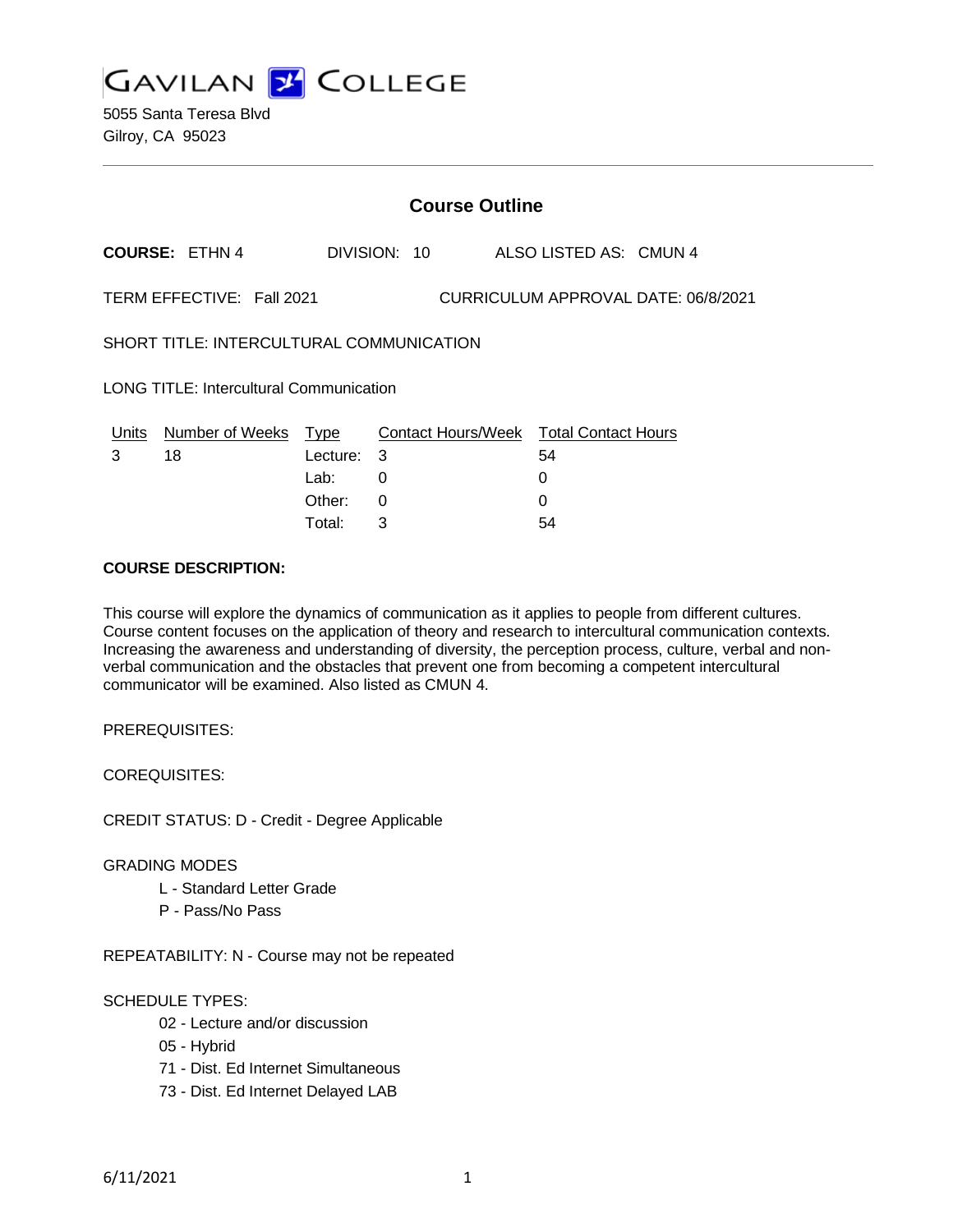## **STUDENT LEARNING OUTCOMES:**

By the end of this course, a student should:

1. Recognize and articulate how core values, worldview, and communication patterns shape cultural and individual identity.

2. Develop an understanding of how cultural identities are influenced by intersections of race, ethnicity, and other forms of difference affected by hierarchy and social structures such as class, gender, sexuality, religion, spirituality, national origin, immigration status, ability and/or age.

3. Discuss the diverse ways of thinking, perceptions, and interpretations held by various cultural groups.

4. Identify how culture and context influences application of nonverbal and verbal communication practices.

5. Recognize barriers to effective intercultural competencies such as stereotyping, prejudice, and ethnocentrism.

6. Demonstrate how to actively combat barriers marginalized communities face in the form of allyship, antiracist practices, and social movements to create more equitable societies.

## **CONTENT, STUDENT PERFORMANCE OBJECTIVES, OUT-OF-CLASS ASSIGNMENTS**

Curriculum Approval Date: 06/8/2021

### **Additional Content Learning Objectives:**

1. Analyze and articulate concepts of ethnic studies, including but not limited to race and ethnicity, racialization, equity, ethno-centrism, eurocentrism, and anti-racism.

2. Apply theory to describe critical events in the histories, cultures and intellectual traditions, with special focus on the lived-experiences and social struggles of one or more of the following four historically defined racialized core groups: Native Americans, African Americans, Latina/o Americans and/or Asian Americans, and emphasizing agency and group-affirmation.

3. Critically discuss the intersection of race and ethnicity with other forms of difference affected by hierarchy and oppression, such as class, gender, sexuality, religion, spirituality, national origin, immigration status, ability and/or age.

(5 Hours)

Topic/Content: Orientation and Course Overview: Review course objectives and requirements. Getting acquainted activities. Define culture and explore the ?iceberg metaphor for culture? to demonstrate the difference between ?above the surface? cultural indicators (what we wear, physical appearance, jewelry/adornments, etc.) and ?below the surface? cultural indicators (values, beliefs, etc.). We begin to explore how cultural and up brining shape core values, communication patterns, and worldview. Connections are made to how stereotypes are formed and how these are barriers to building strong intercultural relationships. Introduce reasons for Studying Intercultural Communication (economic, peace, ethical, demographic, technological, and self awareness imperatives).

Student Performance Objectives: SLO 1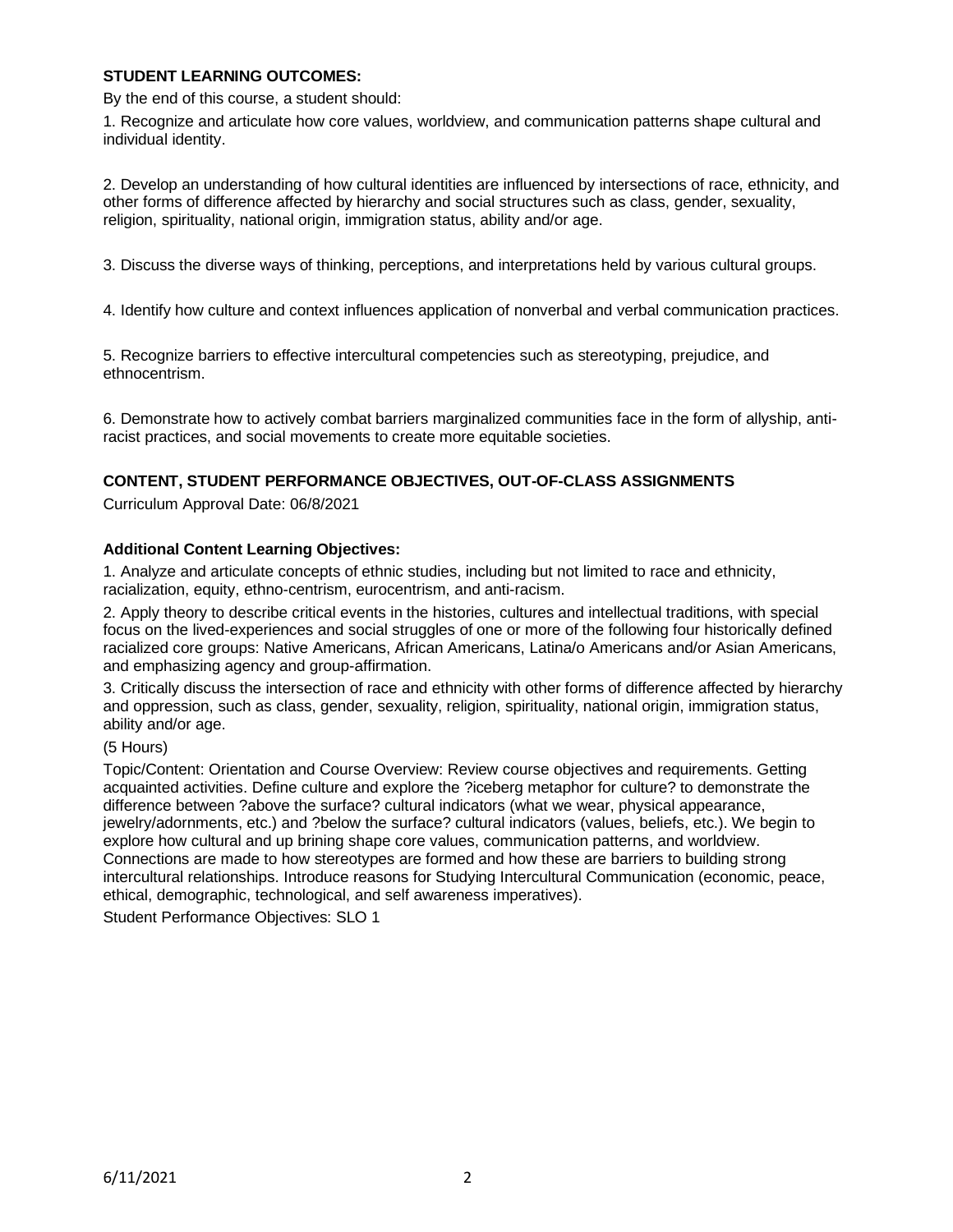# (6 Hours)

Topic/Content: Mainstream and Nonmainstream Histories and Identity Development. Identity Development-- Film Analysis of "Daughter From Danang" (documentary film that traces the identity development of Heidi, a Vietnamese-American woman) or comparable film that focuses on cultural identity. Then, students will debrief key concepts of identity development (Created through communication, Created in spurts, Identities are Multiple, Influenced by society, Dynamic, and are Developed in different ways in different cultures). The film serves as a case study for analysis of key concepts. Students expand their knowledge of identity development through an assigned ?Cultural Identity Speech? which requires students to select a personal identity and apply textbook terminology to share their culture (how culture is learned, shared, expressed, involved feelings, perceptions, and values, as well as how identities are dynamic and heterogeneous). These speeches are shared with peers and the term intersectionality is introduced to look factors that influence identity expression (race, ethnicity, class, gender, sexuality, religion, spirituality, national origin, immigration status, ability and/or age). Lastly, students will learn about Mainstream and Nonmainstream Histories. Students will select a historically racialize core group (Native Americans, African Americans, Latina/o Americans or Asian Americans), research, and report on the unique social histories and/or intellectual traditions from this group. Emphasis will be placed on how history has influenced the livedexperiences and social struggles of the core group studied. Students will share their research to build an understanding of how core group experiences are similar and different.

Student Performance Objectives: Students will be able to define and illustrate what cultural identity is, how identity development occurs, and how identities intersect to create different life experiences. Students will be able to define and discuss the differences between mainstream and nonmainstream cultural identities. Furthermore, students will be able to recognize how history shapes collective and individual cultural identity.

The formal learning objectives connected to the above content are: SLO 1 and 2; Additional Content Learning Objectives 2 and 3

### (6 hours)

Topic/Content: Students turn in outlines and then deliver their Cultural Identity Speeches in class and receive written speech feedback from classmates and from instructor.

Student Performance Objectives: Students articulate their own cultural identity and develop an understanding of how cultures communicate verbally and nonverbally in different ways. Students also explore how broad identities can be defined (race, ethnicity, gender, sexual orientation, ability, age, etc.) and start to explore how identities intersect (how one identity cannot be separated from another; i.e. a Latino female will have different social expectations and expressions than a Latino male). The formal learning objectives connected to the above content are: SLO 1 and 2; Additional Content Learning Objectives 1 and 3

## (7 hours)

Topic/Content: Popular Culture and Power. Power is defined and discussed as it pertains to the Building Blocks in Chapter 2 (power is always present, rarely equal, and determined by majority groups). We then delve into Hofstede?s 6 dimensions of Power Distance and use case studies to examine how power is accepted and distributed in various culture. The concept of privilege is defined and the concept of intersectionality are addressed in more depth as defined by scholar/lawyer Kimberly Crenshaw. Popular culture is then defined and students analyze popular culture for stereotypes, communication theories, portrayals of race/ethnicity/sexuality in a written assignment (Cultural Exploration Paper #2). Connections are examined between popular culture and power (i.e. media?s responsibility in the creation and portrayal of people groups and the power dynamic involved in perpetuating stereotypes).

Student Performance Objectives: Students should be able to define power, privilege, and popular culture. Students should begin to see how these concepts overlap and influence one another, such as how power is imbedded in media portrayals and the effects this has on perceptions, stereotyping, ethnocentrism, and varying worldviews. The formal learning objectives connected to the above content are: SLO 1 and 4; Additional Content Learning Objectives 1 and 3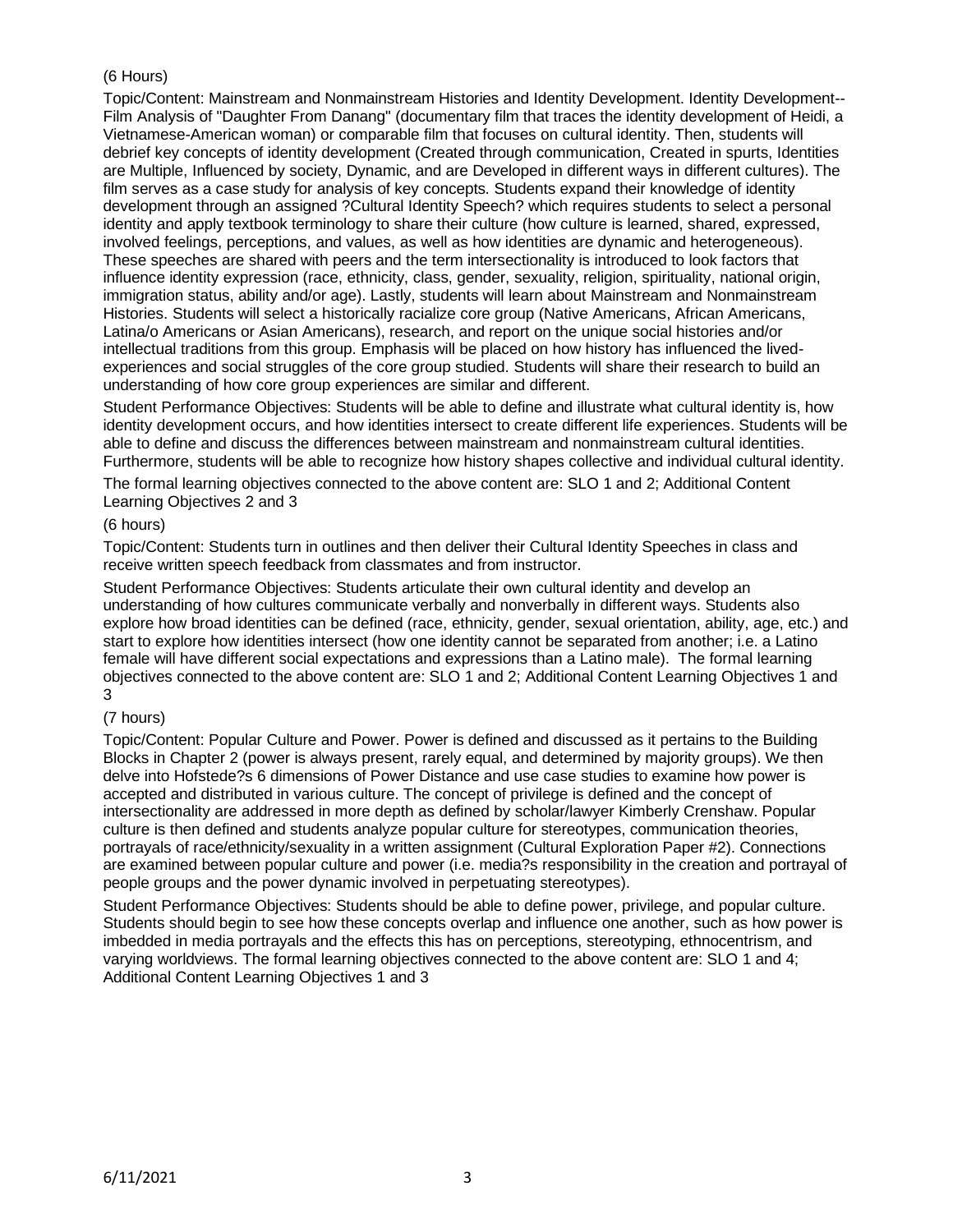# (5 hours)

Topic/Content: Barriers to effective intercultural competencies. Textbook definitions of the 4 barriers to strong intercultural relationships are introduced (ethnocentrism, prejudice, discrimination, stereotype). We/I select a topic area to explore such as religion, gender, sexual orientation etc. and invite a knowledgeable guest speaker to expand students? knowledge base to break stereotypes. For example, I have had a guest speaker who is Muslim, Jewish, Genderqueer, etc. attend class to discuss common stereotypes and misconceptions, and ultimately how these stereotypes prevent strong intercultural relationships from forming. If no guest speakers are available, students will complete and share a short research project on stereotypes of various cultural groups. Student are then introduced to the difference between avoiding discriminatory behaviors and activism (anti-racism, allyship, creating/participating in a social movement, etc.)

Student Performance Objectives: Students will recognize and understand the barriers that keep us from learning about and truly understanding diverse cultures. Also, students will demonstrate how to actively combat barriers marginalized communities face in the form of allyship, anti-racist practices, and social movements to create more equitable societies. The formal learning objectives connected to the above content are: SLO 4; Additional Content Learning Objectives 1 and 3

#### (5 hours)

Topic/Content: Verbal issues, Nonverbal Issues, and conflict. Discussion and role play activities related to verbal and nonverbal communication and different communication styles across cultures. For verbal communication, the fields of linguistics are introduced: phonology, semantics, syntactics, and pragmatics. In-class discussion and activities place emphasis on the importance of how these areas of linguistics impact our ability to effectively communicate verbally across cultures. Also, non-verbal gestures are explored through in-class research and role plays. Role plays can be replaced with a viewing of "World of Gestures" (short film made at UCSC that explores how gestures vary across cultures). Lastly, intercultural conflict style and approaches are discussed and how conflict arises as a result of varying verbal and nonverbal communication strategies applied across cultures.

Student Performance Objectives: Students are able to recognize and understand how culture influences verbal and nonverbal communication. Students will be able to understand how verbal and nonverbal communication styles influence various cultural contexts. The formal learning objectives connected to the above content are: SLO 1, 2, and 3

## (7 hours)

Topic/Content: Tourism and Intercultural Communication. Students will explore how intercultural communication principles apply in the context of tourism (effects on the host country and tourist). Attitudes of hosts toward tourists are defined, varying rules for comportment in public such as language expectations, bargaining, and appropriate public interactions are explored. Then, students participate in a bargaining simulation where they learn about currency exchange, techniques for bargaining and appropriate interactions with those from varying host countries. This simulation takes place over a 45-minute time period where the classroom is transformed into a Moroccan bazar with items to sell and buy. The Tour Guide Group Project is assigned. Students will work in teams to create a travel brochure for a culture of their choosing and articulate the values and communication patterns of that culture from each chapter from the textbook (verbal and nonverbal traits, conflict styles, tourism, etc.).

Student Performance Objectives: Students experience an intercultural host/tourist encounter and understand how verbal and nonverbal communication influences tourist/host interactions. Students understand how various cultural values influence perceptions and understand that diverse interpretations of verbal and nonverbal communication occur in tourism.

The formal learning objectives connected to the above content are: The formal learning objectives connected to the above content are: SLO 1, 2, and 3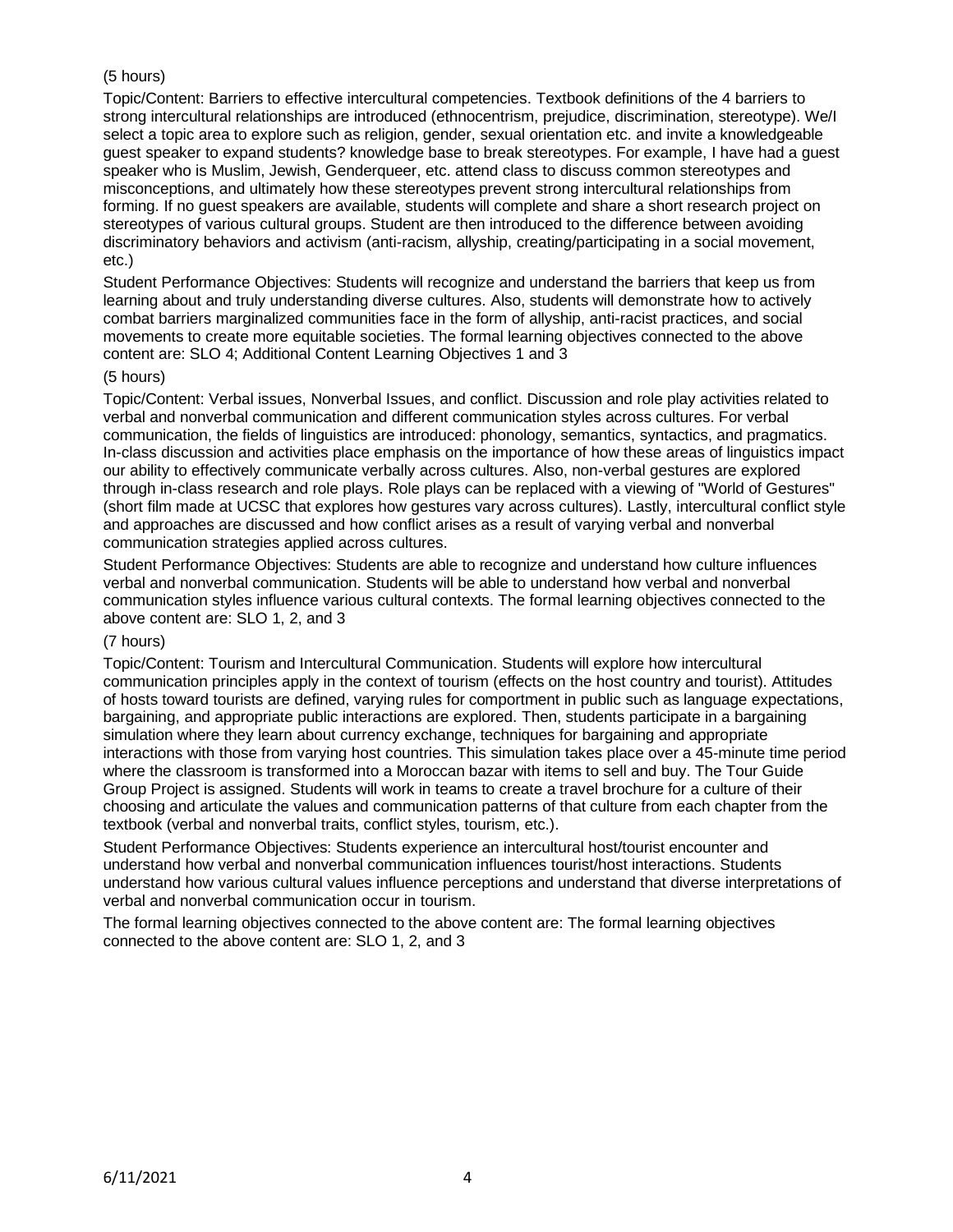# (5 hours)

Topic/Content: Intercultural Communication in Business. Students learn about principles of business communication and how they vary by culture (i.e. relationship vs. task priority, harmony vs. honesty, quality vs. efficiency, and work vs. material gain). Then, students recall -pairs- of concepts from the entire semester (collectivism vs. individualism, contact vs. non-contact cultures, high vs. low power distance, etc.) and make a connection to how these concepts help us to anticipate interactions while doing business outside the United States. Students then participate in a cross-cultural business simulation called -Trip to Mintania.- Students are split into teams of five, with two being ?Americans? and three being -Mintanians.- Students are then briefed and do a bit of research before participating in a 40-minute business simulation. A post analysis is assigned for students to apply the concepts they learned about from Chapter 11 and the class lecture to their experience in the simulation.

Student Performance Objectives: Students understand how intercultural interactions relate to business and how to overcome intercultural differences to find the common ground necessary to build strong crosscultural business relationships. The formal learning objectives connected to the above content are: SLO 1, 2, and 3.

### (8 hours)

Topic/Content: Students patriciate in a -workshop- where they can study for the Exam or work on the Tour Guide Projects in class. Students take their Exam and turn in the Tour Guide Project.

Student Performance Objectives: Students will apply salient concepts/theories to their own cultural identities and reflect on what they have learned over the course of the semester. Tour Guide Projects take place during the last three class periods of the semester. The culminating Tour Guide Project allows students to see how all course concepts apply in specific cultural contexts. The formal learning objective connected to the above content are: The formal learning objectives connected to the above content are: SLO 1, 2, and 3.

## **METHODS OF INSTRUCTION:**

Lecture, in-class discussion, videos and activities including role-plays, presentations and collaborative dyadic and small groupwork.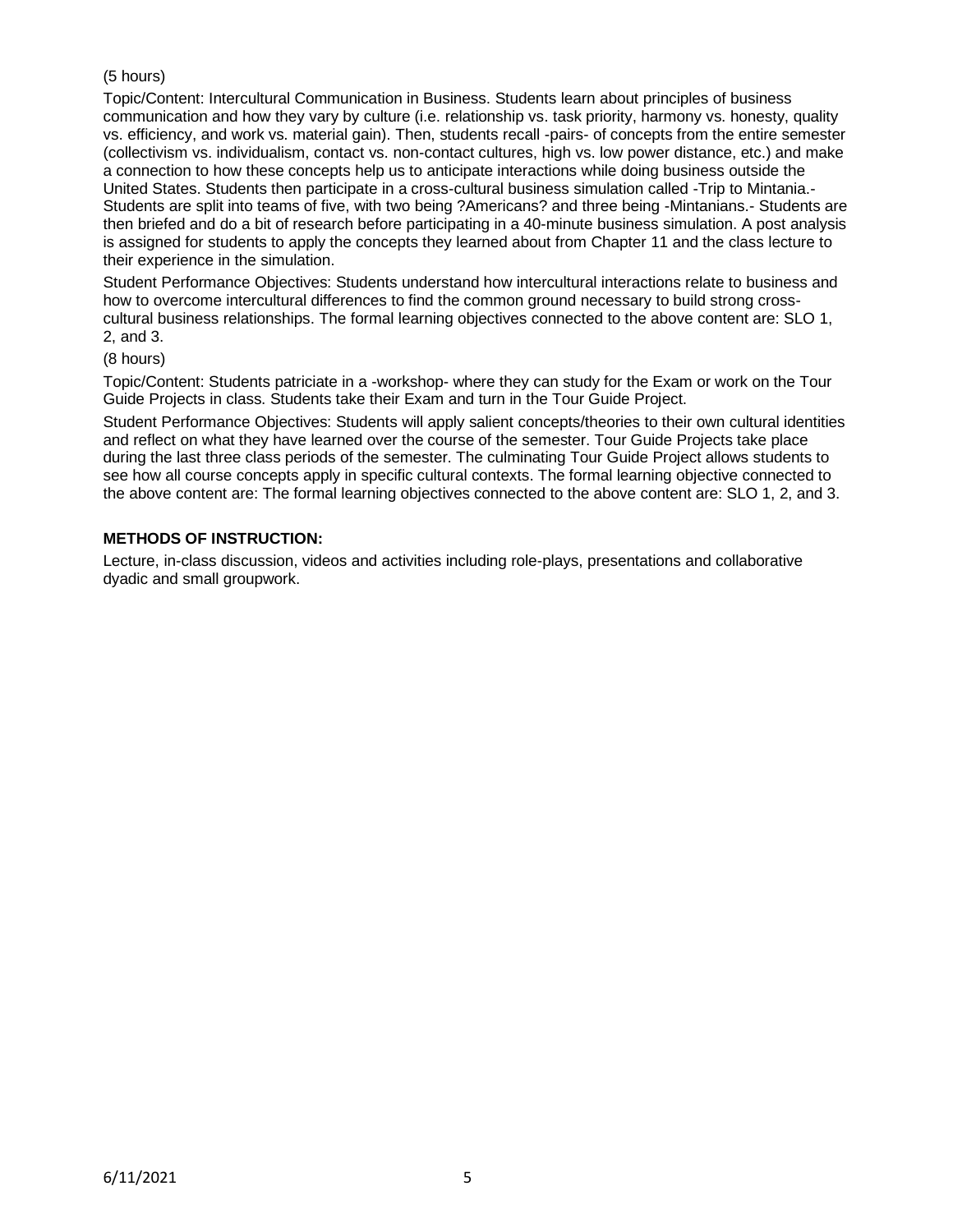## **OUT OF CLASS ASSIGNMENTS:**

Required Outside Hours: 8

### Assignment Description:

Cultural Identity Speech- Students will select a personal identity from chapter 4 (class, race/ethnicity, gender, sexual orientation, personal identity, etc.) and present a 4-5 minute speech. The speech should articulate their identity as it pertains to the six elements of culture (learned, perceptions and values, shared, feelings, expressed behavior, and dynamic/heterogeneous).

#### Required Outside Hours: 10

#### Assignment Description:

Building Blocks Paper (roughly 4 page paper): Students are introduced to the four "Building Blocks" of Intercultural Communication: Communication, Culture, Context, and Power. Students select a social movement within, our outside of the U.S. and examine that social movement from the perspective of all four building blocks. They start the paper by defining: What is a social movement? Why do social movements start? Why do some social movements never seem to end? Then, students explore "Communication" and "Culture" by addressing the cultural groups involved (who started the social movement, what are they communicating, as well as who is counter-communicating. How do their messages differ on the basis of their cultural viewpoints? Then, students will explore the "Context" of the social movement-- why did the social movement start (when, where, why) and when did, if applicable, a counterprotest develop (when, where, and why). Finally, students will explore "Power" by explaining the struggle for power between these two groups. Who is the group in a position of power and who is the group lacking/struggling for power? How does this power differential influence if the social movement truly creates change? How does the timeline of who started the social movement and who countered the social movement cause a power differential?

### Required Outside Hours: 10

### Assignment Description:

Cultural Exploration Paper #2: Power of Popular Culture. Students write a 4-5 page media analysis. Students chose a personal identity and three examples of their identity in media. Then, students have to examine how their identity is represented through each example. The purpose of this paper is for them to explore media's role in how others perceive their culture, how they perceive their culture through media representations, as well as how others perceive them in connection to those representations.

### Required Outside Hours: 6

#### Assignment Description:

Business Simulation. Students will prepare, participate, and debrief a cross-cultural business simulation in small groups. The purpose of this assignment is to allow them to practically apply what they have learned about varying cultural approaches to verbal and nonverbal communication to a business context. The debrief asks students to connect what occurred in the simulation to intercultural business theories and concepts in a short write-up.

#### Required Outside Hours: 30

#### Assignment Description:

Tour Guide Project. In groups, students will construct an informative brochure on a culture of their choosing. Then, they will research and document the following for their chosen culture: location/geography, history/identity, values, verbal communication, nonverbal communication, popular culture, relationships, conflict styles, tourism, business, and 10 practical tips for American's when visiting this culture. Then, students will present a 20-minute presentation of their findings, including an interactive and informative activity teaching us about a cultural practice. The purpose is for students to apply the knowledge they've accumulated over the course of the semester to a specific cultural competency.

#### Required Outside Hours: 39

#### Assignment Description:

Readings and Assessments- Students are assigned 11 textbook chapters and various other articles, activities, and videos to prepare for class (totals roughly 25 hours). Additionally, students take two online quizzes (quiz and study time equals roughly 2 hours each). Lastly, students study for an in-person final exam (average of 10 hours of studying).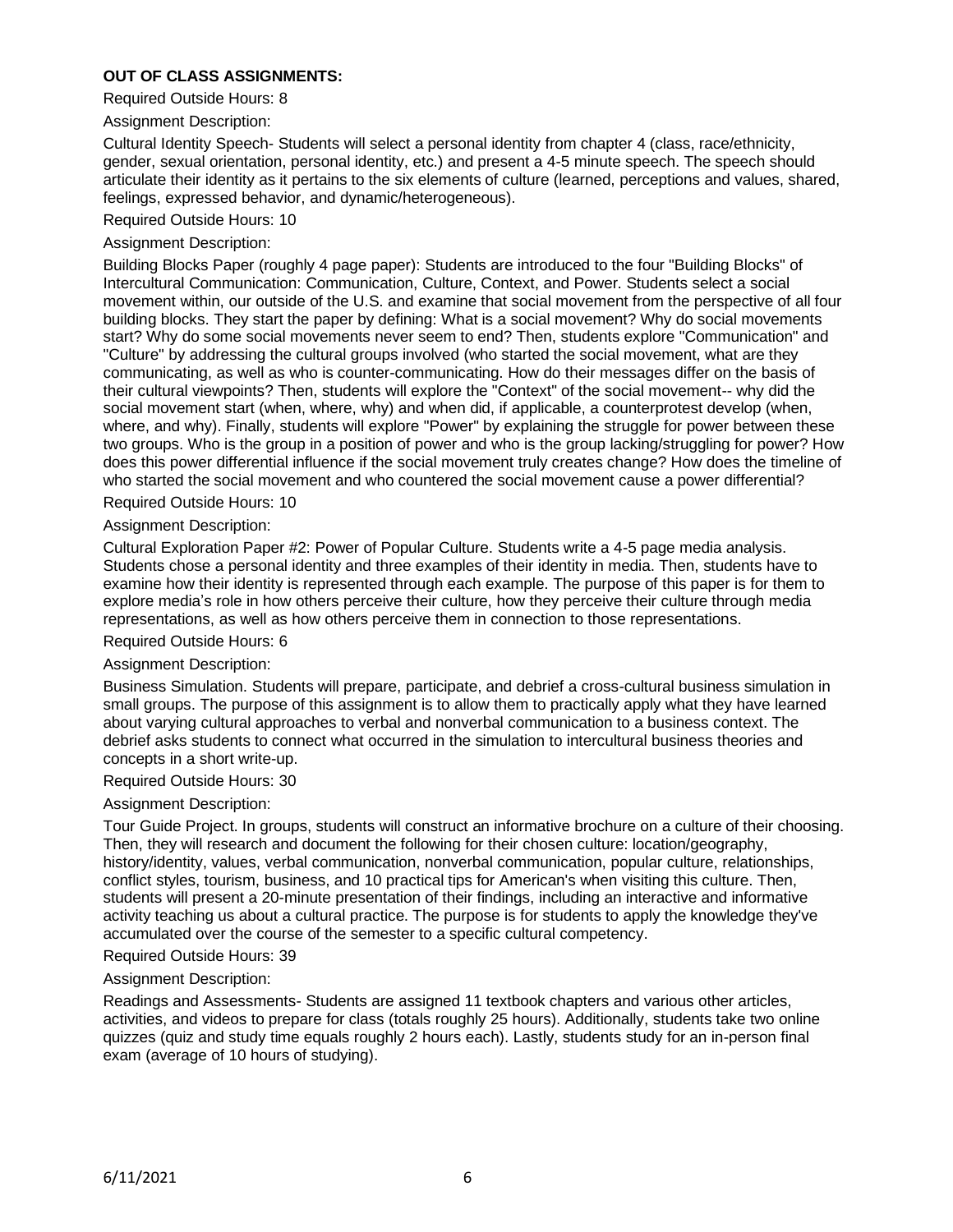Required Outside Hours: 2

Assignment Description:

After exploring the material on barriers to effective intercultural communication, students will write a paper on what it means to be an ally, why do some communities need allies, and why other communities do not want allyship. They need to research and list three detailed and creative ways someone can become an ally. They connect these specific ways to become an ally to a particular marganalized group (ex: LGBTQ+ community, a religious group, etc.). Finally, they have to discuss why allyship is important in reducing discrimination.

Required Outside Hours: 3

Assignment Description:

Students watch a series of videos on privilege and intersectionality. I select roughly 5-7 videos showing intersections of race, ethnicity, class, gender, sexuality, religion, spirituality, etc. Students then reflect on the clips they watched as well as their own identity. They reflect on their own privilege and also, how others experience the world differently on the basis of their identity and intersections.

# **METHODS OF EVALUATION:**

Writing assignments

Percent of total grade: 35.00 %

Writing assignments: 30% - 40% Written homework Term papers Other: Presentation outlines, role-play scripts, evaluation.

Skill demonstrations

Percent of total grade: 35.00 %

Skill demonstrations: 30% - 40% Class performance Other: Oral presentations, interviews, groupwork

Objective examinations

Percent of total grade: 30.00 %

Objective examinations: 20% - 30% Multiple choice True/false Completion Other: Short answer/essay

## **REPRESENTATIVE TEXTBOOKS:**

Martin & Nakayama. . Experiencing Intercultural Communication.. Boston:: McGraw Hill,2018. ISBN: ISBN: 978-1259870569 Reading Level of Text, Grade: 13+ Verified by: K. Alviso